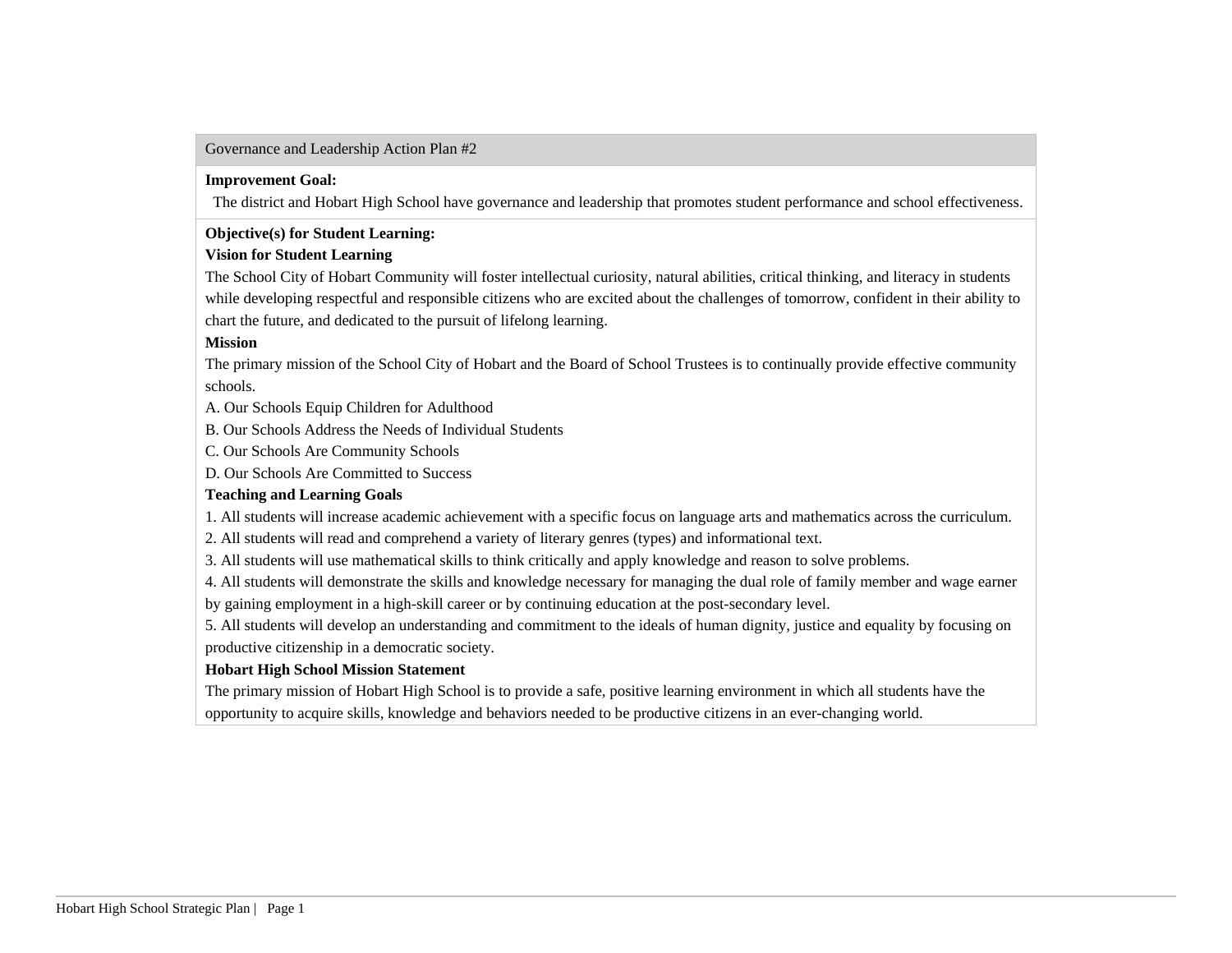## Governance and Leadership Action Plan #2

| <b>Target Participants:</b>         |
|-------------------------------------|
| School City of Hobart Stakeholders: |
| Students                            |
| Parents/Guardians                   |
| Faculty                             |
| Staff                               |
| <b>Community Members</b>            |
| Civic Organizations                 |
| <b>Business Community</b>           |

### **Strategies:**

The School City of Hobart's Board of Trustees establishes policies to ensure effective administration of the schools.

The School City of Hobart's Board of Trustees will actively govern and provide resources to support the efforts of the superintendent, district staff, and families to ensure continuous student achievement for all students.

The Board will build and maintain collaborative relationships between the Board and the superintendent, all employment groups, the AdvancED leadership team, as well as stakeholders in the community.

The Board's policy will be executed through Administrative Guidelines.

The district solicits feedback from stakeholders.

The district maintains an evaluation system for certified staff that provides opportunities for continuous professional development. The district, in accordance with Board Policy, evaluates every employee.

The district maintains an evaluation system for certified staff that provides opportunities for continuous professional development.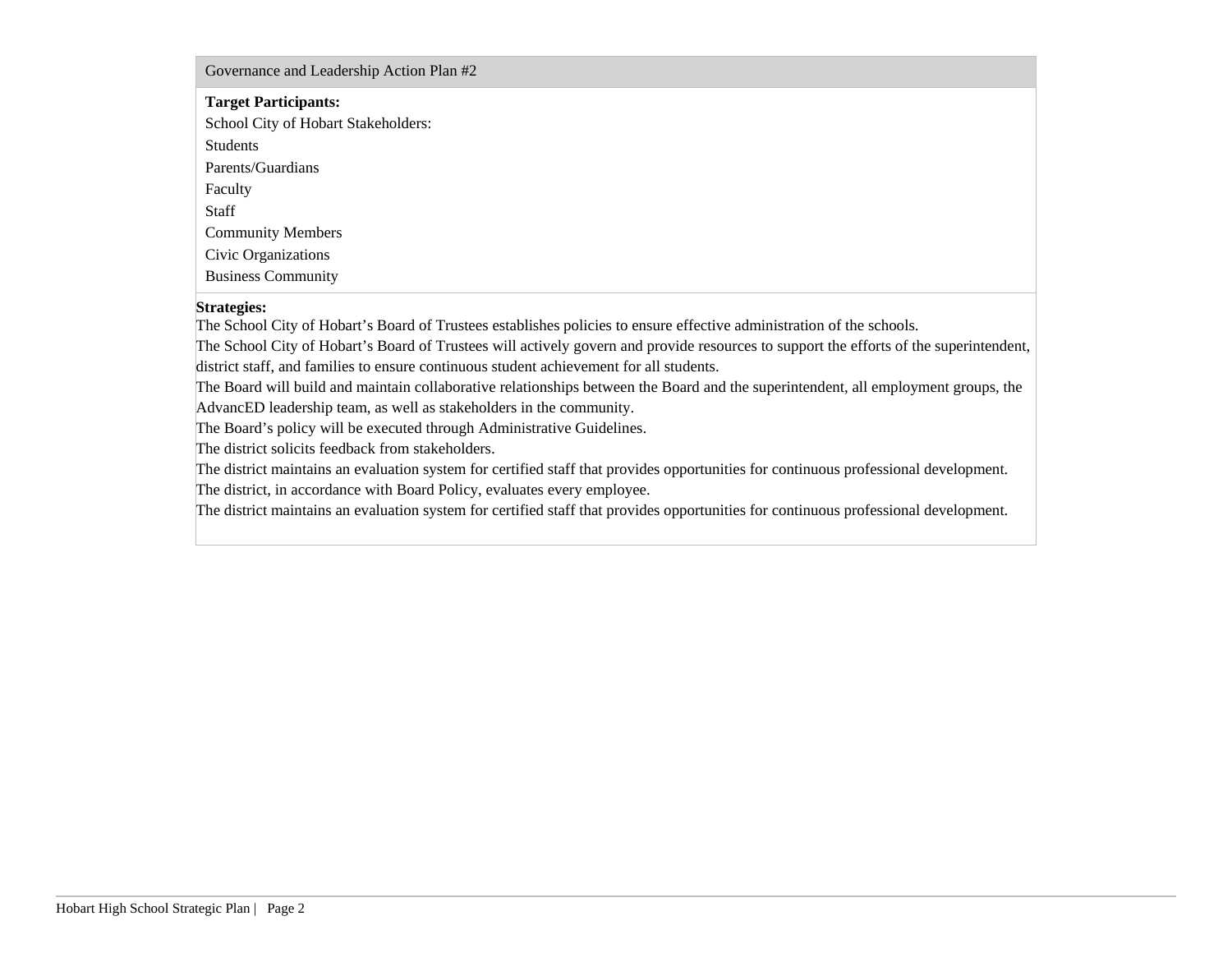## Governance and Leadership Action Plan #2

#### **Evaluation:**

Board Policy Administrative Guidelines Board Self Assessment: Board Performance Level-Certification Awards Program (CAP) AdvancED Profiles AdvancED School Improvement Action Plans AdvancED District Strategic Plan AdvancED External Review AdvancED Documentation of Results - Accreditation State Annual Performance Report State Audit Report State Accreditation Curriculum Guides Certified Evaluations Classified Evaluations Professional Development Data **Timeframe for Implementation:** Fall 2012 - Spring 2016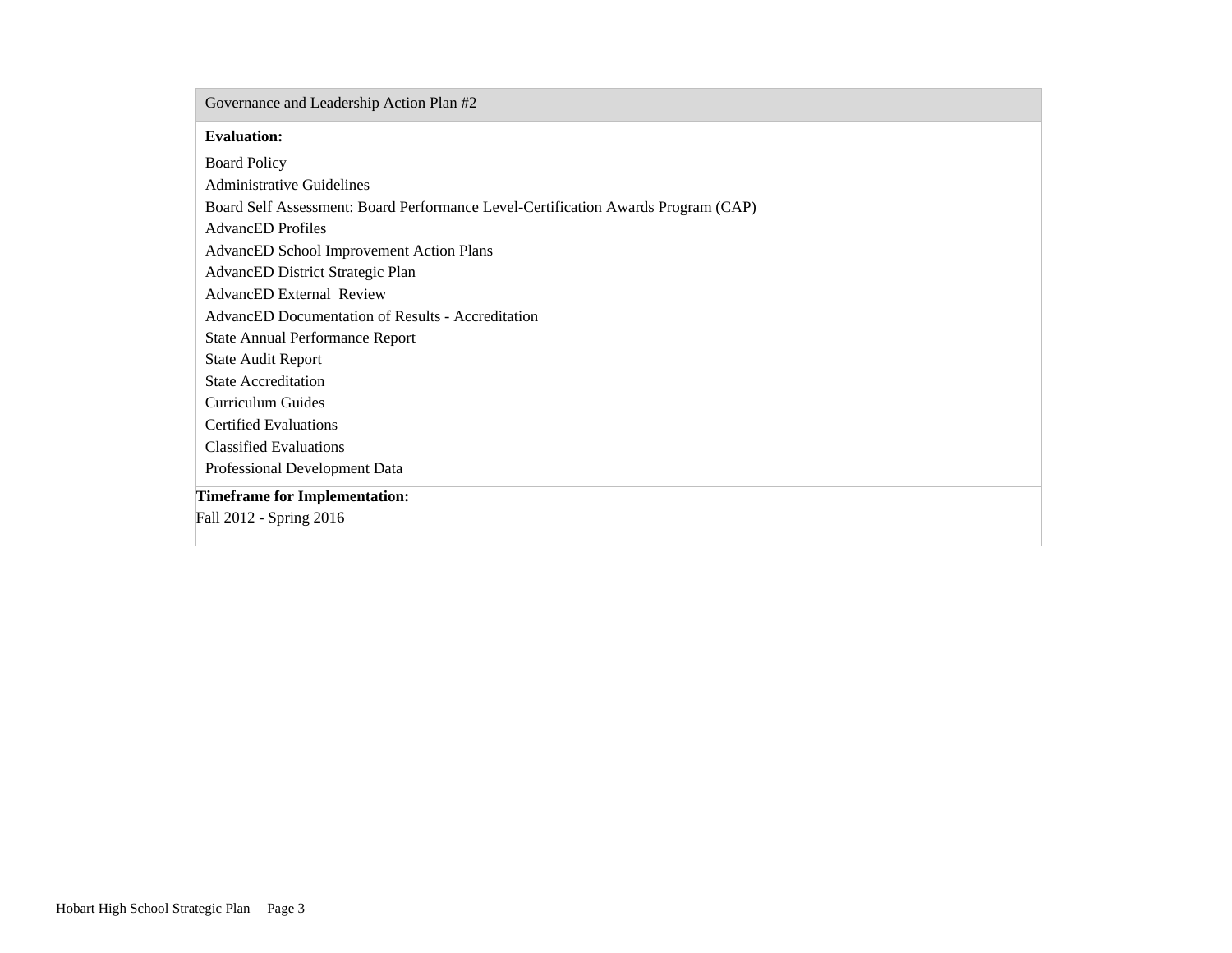| <b>ACTIONS</b>                                                                                                                                                                                                                                                                                                                    | <b>SCHEDULE</b> | <b>RESPONSIBILITIES</b>                                                 | <b>MONITORING</b>                                              | <b>RESOURCES</b>                                                                                               |
|-----------------------------------------------------------------------------------------------------------------------------------------------------------------------------------------------------------------------------------------------------------------------------------------------------------------------------------|-----------------|-------------------------------------------------------------------------|----------------------------------------------------------------|----------------------------------------------------------------------------------------------------------------|
| Intervention: Governance: Policy<br>1. The School City of Hobart's Board of Trustees establishes policies to<br>ensure effective administration of the schools.<br>A. The Board will maintain policy that is reviewed and up to<br>date.<br>Board's Policy will be executed<br>Bathe<br>through                                   | 2012-2016       | Lead: School Board<br>-Superintendent<br>-Central Office Administrators | -Indiana Statutes<br>-Indiana School Laws<br>and Rules by Rund | -Board Meetings<br>-Board Work Sessions<br>-Board Policy<br>-Administrative<br>Guidelines<br>-Legal Consultant |
| Administrative Guidelines.<br>Catha Board's Policy and the Administrative Guidelines will<br>reflect local, state, and federal standards and regulations.<br>D. The Board maintains legal counsel.<br>-The Board's legal counsel attends all board meetings.<br>-The Board's legal counsel is accessible for advice at all times. |                 |                                                                         |                                                                | -School Board Attorney                                                                                         |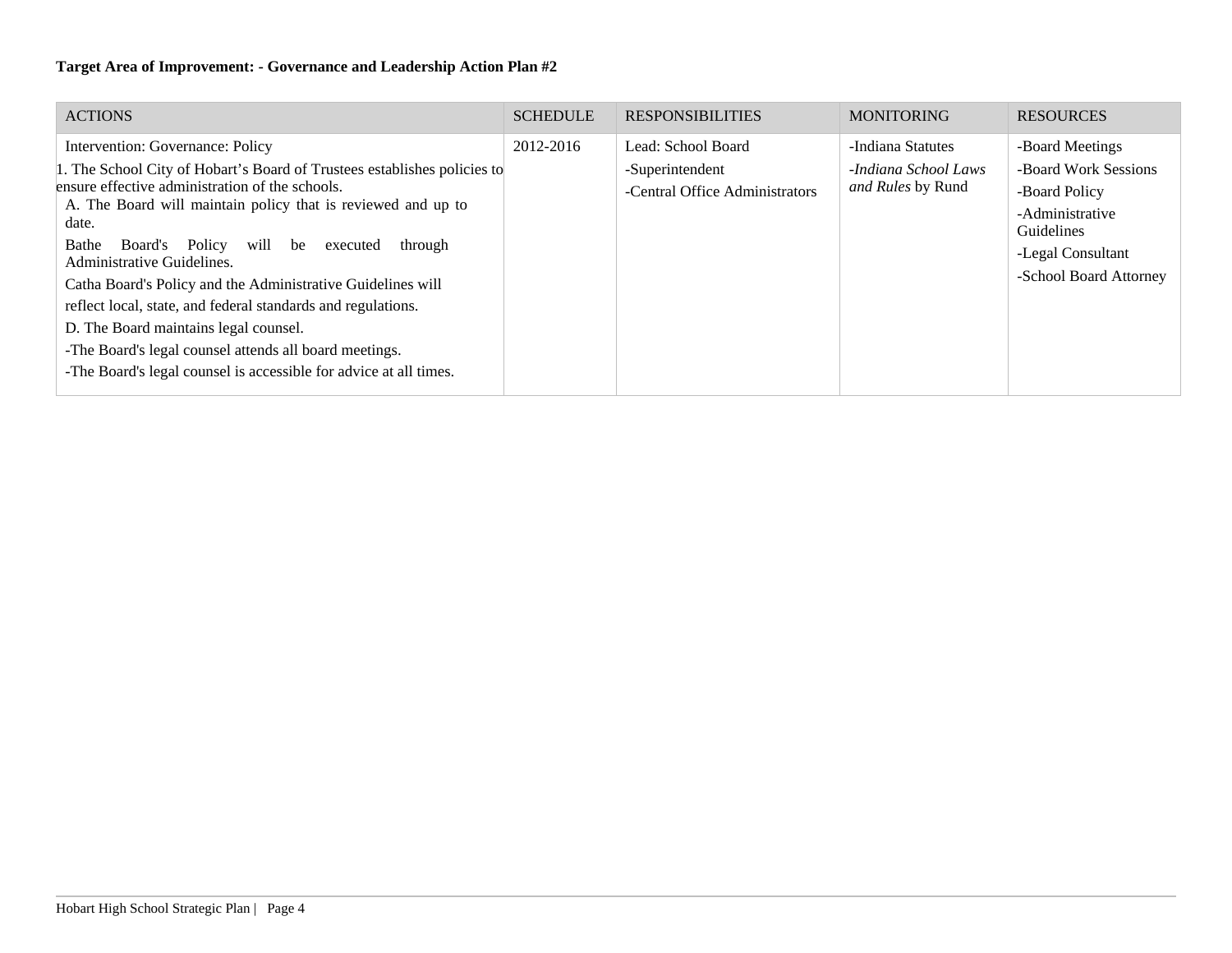| <b>ACTIONS</b>                                                                                                                                                                                                                                                                                                                                                                                                                                                                                                                                                                                                                                                                                                                                                                                                                                                                                                                                                                                                                                                                                                                                                                                                                                                                                                                                                        | <b>SCHEDULE</b>                                                                                                                                                                                           | <b>RESPONSIBILITIES</b>                                                                                                                                                                                                                | <b>MONITORING</b>                                                                                                                                                                                                                                                                                                                                                                                             | <b>RESOURCES</b>                                                                                                                                                                                                                                                                                                                                                                                                                                                                                                           |
|-----------------------------------------------------------------------------------------------------------------------------------------------------------------------------------------------------------------------------------------------------------------------------------------------------------------------------------------------------------------------------------------------------------------------------------------------------------------------------------------------------------------------------------------------------------------------------------------------------------------------------------------------------------------------------------------------------------------------------------------------------------------------------------------------------------------------------------------------------------------------------------------------------------------------------------------------------------------------------------------------------------------------------------------------------------------------------------------------------------------------------------------------------------------------------------------------------------------------------------------------------------------------------------------------------------------------------------------------------------------------|-----------------------------------------------------------------------------------------------------------------------------------------------------------------------------------------------------------|----------------------------------------------------------------------------------------------------------------------------------------------------------------------------------------------------------------------------------------|---------------------------------------------------------------------------------------------------------------------------------------------------------------------------------------------------------------------------------------------------------------------------------------------------------------------------------------------------------------------------------------------------------------|----------------------------------------------------------------------------------------------------------------------------------------------------------------------------------------------------------------------------------------------------------------------------------------------------------------------------------------------------------------------------------------------------------------------------------------------------------------------------------------------------------------------------|
| Intervention: Governance: Operates Responsibly<br>1. The Board will build and maintain collaborative relationships<br>between the Board and the superintendent, all employment groups, the<br>AdvancED leadership team, as well as stakeholders in the community.<br>A. The Board will negotiate employment agreements utilizing interest-<br>based bargaining with the HTA.<br>B. The Board will negotiate employment agreements with Local 208.<br>C. The Board will ensure a climate of open communications at board<br>meetings and throughout the district.<br>D. The Board will conduct public work sessions to increase its<br>understanding of the progress needed to move from the status quo to<br>the vision and mission for student achievement.<br>E. The Board will review monthly revenue and expenditures.<br>F. The Board will approve budget appropriations annually.<br>G. The Board will monitor cash flow.<br>2. The Board is committed to training so that all board members<br>have a better understanding of operations and areas critical to<br>improving student achievement.<br>3. The Board will maintain fiscal integrity of the district's budget.<br>- Monthly Review of Percent of Revenue Received and Percent of<br>Expenditures<br>-Comparative Analysis<br>-Approve Budget Appropriations Annually<br>- Cash Flow<br>-State Audit | 2012-2016<br>-Annually by<br>May $1st$ the<br>Board accepts<br>School<br>Improvement<br>Plans<br>(revisions)<br>-Board<br>meetings are<br>held the 1 <sup>st</sup> and<br>3rd Thursdays<br>of every month | -Lead: School Board<br>-Legal Counsel<br>- Superintendent<br>-Administrators<br>-Central Office Administrative<br>Assistant<br>-Hobart Teachers Association<br>Leadership<br>-Local 208 Representatives<br>- AdvancED Leadership Teams | -Board Self Assessment<br>[Board Performance]<br>Level-Certification<br>Awards Program (CAP)]<br>-Employment Terms<br>with Clerical and Bus<br>Drivers<br>-Monthly Review of<br>Percent of Revenue<br>Received and Percent of<br>Expenditures<br>-Comparative Analysis<br>-Approve Budget<br><b>Appropriations Annually</b><br>- Cash Flow<br>-State Audit<br>--Contract Agreements<br>with HTA and Local 208 | -Board Meetings<br>-Board Work Sessions<br>-Board Policy<br>-Interest-based<br>Bargaining<br>-Hobart Teachers<br><b>Association and Contract</b><br>-Clerical and Bus Driver<br>Groups<br>-Indiana School Board<br>Association (ISBA)<br>-National School Board<br>Association (NSBA)<br>-Budget<br>-Department of Local<br>Government and Finance<br>(DLGF)<br>-State Funding Formula<br>-Indiana Department of<br>Education (IDOE)<br>-LOW Financial System<br>- Internal Programming<br>through Excel<br>-State Auditor |
|                                                                                                                                                                                                                                                                                                                                                                                                                                                                                                                                                                                                                                                                                                                                                                                                                                                                                                                                                                                                                                                                                                                                                                                                                                                                                                                                                                       |                                                                                                                                                                                                           |                                                                                                                                                                                                                                        |                                                                                                                                                                                                                                                                                                                                                                                                               |                                                                                                                                                                                                                                                                                                                                                                                                                                                                                                                            |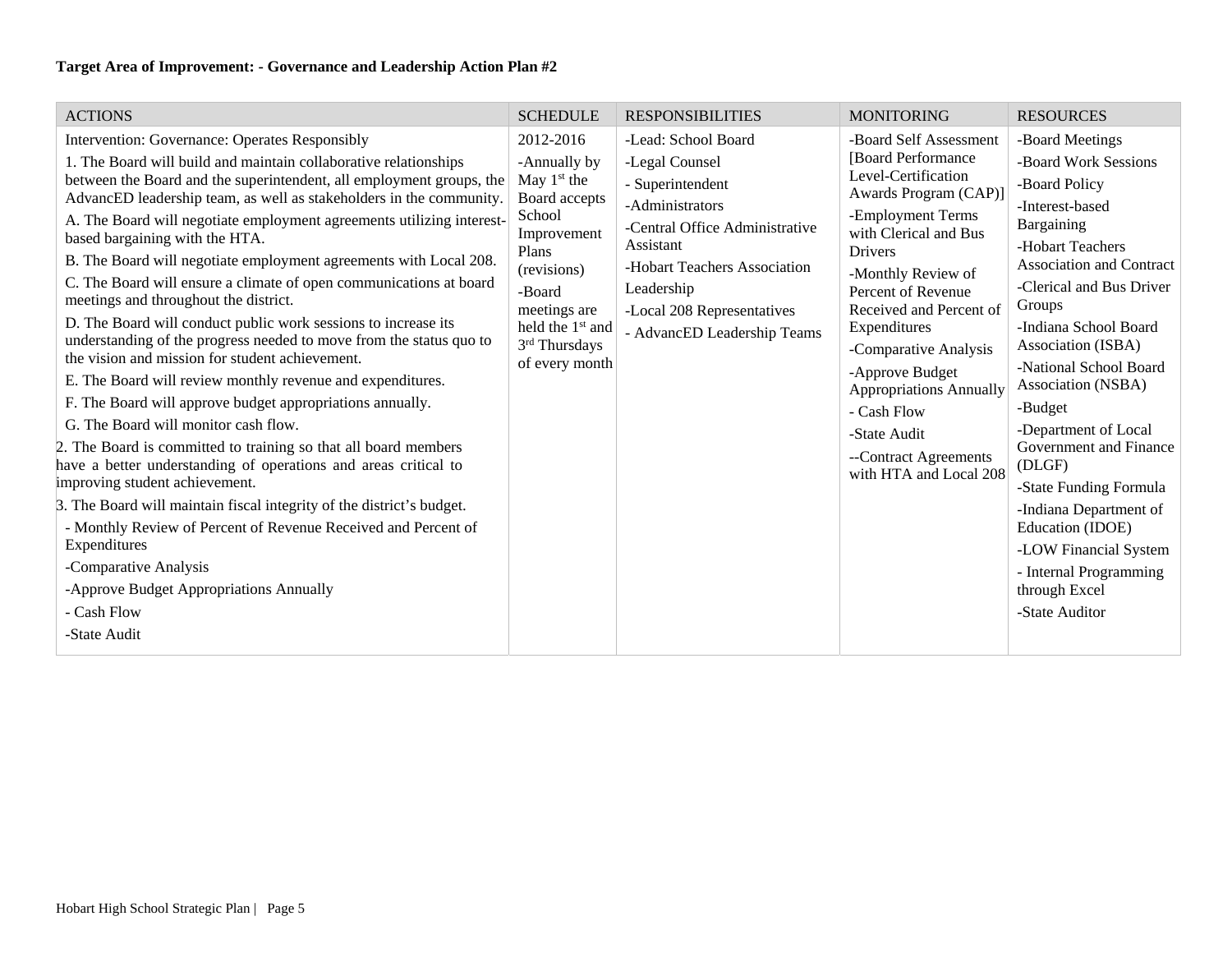| <b>ACTIONS</b>                                                                                                                                    | <b>SCHEDULE</b> | <b>RESPONSIBILITIES</b>                     | <b>MONITORING</b>                             | <b>RESOURCES</b>                               |
|---------------------------------------------------------------------------------------------------------------------------------------------------|-----------------|---------------------------------------------|-----------------------------------------------|------------------------------------------------|
| Intervention: Governance: Operations for Achievement and                                                                                          | 2012-2016       | -Lead: School Board                         | -Board Meeting Agendas                        | -Board Meetings                                |
| Instructions                                                                                                                                      |                 | -Legal Counsel                              | -Board Meeting Minutes                        | -Board Work Sessions                           |
| 1. The School City of Hobart's Board of School Trustees will actively                                                                             |                 | - Superintendent                            | -Review of State Annual                       | -Board Policy                                  |
| govern and provide resources to support the efforts of the<br>superintendent, district staff, and families to ensure continuous student           |                 | -Administrators                             | Performance Report                            | -AdvancED Profiles                             |
| achievement for all students.                                                                                                                     |                 | -Central Office Administrative<br>Assistant | -Review/Approval of<br><b>AdvancED</b> School | -AdvancED School                               |
| A. The Board approves the utilization of the AdvancED Commission                                                                                  |                 |                                             | <b>Improvement Plans</b>                      | <b>Improvement Plans</b><br>-AdvancED District |
| on Accreditation and School Improvement strategic planning process<br>to attain the vision and mission for the School City of Hobart.             |                 |                                             | -Review of Progress of                        | Strategic Plan                                 |
| B. The Board will adopt the district strategic plan, as well as each                                                                              |                 |                                             | <b>AdvancED</b> District                      | -High School Student                           |
| school's improvement plan.                                                                                                                        |                 |                                             | Strategic Plan<br>-Student Board Member       | <b>Board Representative</b>                    |
| C. The Board will communicate the strategic plan.                                                                                                 |                 |                                             |                                               |                                                |
| D. The Board will serve as an advocate for building community                                                                                     |                 |                                             |                                               |                                                |
| support for student achievement as a priority with a variety of groups,<br>including public officials, parents, media, and business and community |                 |                                             |                                               |                                                |
| leaders.                                                                                                                                          |                 |                                             |                                               |                                                |
| E. The Board will have a high school student as a representative on the                                                                           |                 |                                             |                                               |                                                |
| Board.                                                                                                                                            |                 |                                             |                                               |                                                |
| F. The Board will keep the vision and mission at the forefront of all<br>decision making.                                                         |                 |                                             |                                               |                                                |
| G. The Board is committed to training so that all board members have                                                                              |                 |                                             |                                               |                                                |
| a better understanding of operations and areas critical to improving<br>student achievement.                                                      |                 |                                             |                                               |                                                |
| H. The Board will align and allocate funding for the resources needed                                                                             |                 |                                             |                                               |                                                |
| to advance student achievement.                                                                                                                   |                 |                                             |                                               |                                                |
| I. The Board will monitor progress toward the vision and mission.                                                                                 |                 |                                             |                                               |                                                |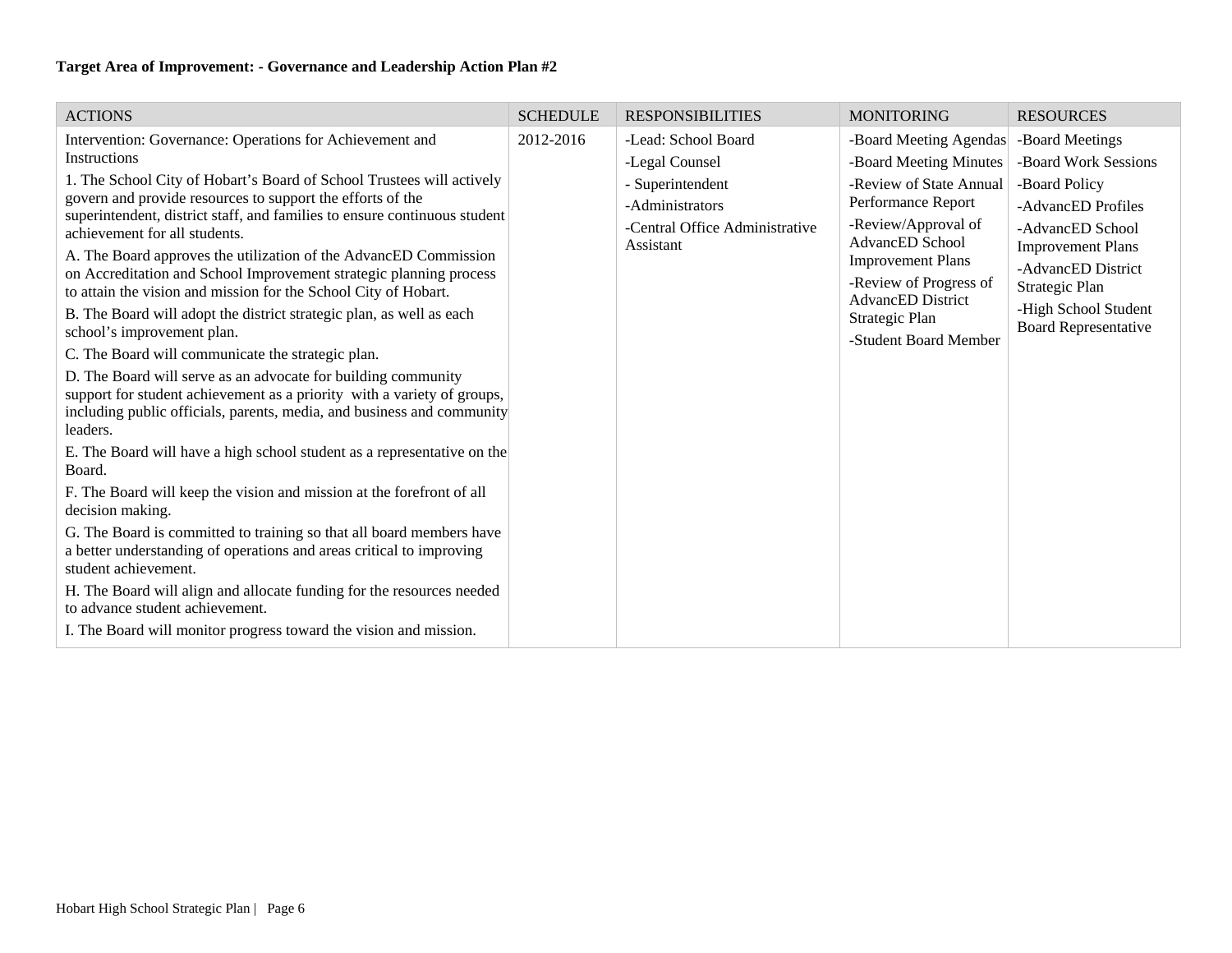| <b>ACTIONS</b>                                                                                                                                                                                                                                                                                                                                                                                                                                                                                                                                                                                                                                                                                                                                                                                                                                                                                                                                                                                                                                                                                                                                                                                                                             | <b>SCHEDULE</b>                                                                 | <b>RESPONSIBILITIES</b>                                                                                                                                                | <b>MONITORING</b>                                                                                                                                                                                                                                                                                                                                                                               | <b>RESOURCES</b>                                                                                                                                                                                                                                                                                                             |
|--------------------------------------------------------------------------------------------------------------------------------------------------------------------------------------------------------------------------------------------------------------------------------------------------------------------------------------------------------------------------------------------------------------------------------------------------------------------------------------------------------------------------------------------------------------------------------------------------------------------------------------------------------------------------------------------------------------------------------------------------------------------------------------------------------------------------------------------------------------------------------------------------------------------------------------------------------------------------------------------------------------------------------------------------------------------------------------------------------------------------------------------------------------------------------------------------------------------------------------------|---------------------------------------------------------------------------------|------------------------------------------------------------------------------------------------------------------------------------------------------------------------|-------------------------------------------------------------------------------------------------------------------------------------------------------------------------------------------------------------------------------------------------------------------------------------------------------------------------------------------------------------------------------------------------|------------------------------------------------------------------------------------------------------------------------------------------------------------------------------------------------------------------------------------------------------------------------------------------------------------------------------|
| Intervention: Leadership<br>1. The Board's Policy will be executed through Administrative<br>Guidelines<br>2. The Superintendent provides leadership for the AdvancED<br>Commission on Accreditation and School Improvement strategic<br>planning process to attain the vision and mission for the School<br>City of Hobart.<br>A. The district ensures the integrity of the planning process.<br>B. The district ensures that the strategic planning process<br>incorporates participation of a broad base of stakeholders.<br>-The district has an AdvancED Leadership Team that has<br>representation from all schools.<br>-Each school has representation of all stakeholder groups on their<br>school AdvancED Leadership Teams.<br>C. The district ensures that the recommendations of the strategic<br>planning team (the AdvancED Leadership Team) are presented to<br>the board for action.<br>D. The district ensures professional development to carry out the<br>planning process.<br>E. The district coordinates periodic and annual review of the<br>strategic plan.<br>F. The district participates in an external review conducted by<br>AdvancED.<br>G. The district meets the state's legal standards for accreditation. | $2012 - 2016$<br>$-2012$<br>AdvancED<br>External<br><b>Review Team</b><br>Visit | -Superintendent<br>-Central Office<br>Administrators<br>-Administrative Assistant<br>-AdvancED Leadership Team<br>-AdvancED State Office<br>-AdvancED Corporate Office | -Annual Review of<br>Administrative<br>Guidelines<br>- AdvancED Committee<br>Meetings<br>-Professional<br>Development<br>Enrollment<br>-Review of State<br><b>Annual Performance</b><br>Report<br>-Review/Approval of<br>School Improvement<br>Plans<br>-Review of Progress on<br>the District Strategic<br>Plan<br>- AdvancED<br>Documentation<br>Report<br>-State's Legal<br><b>Standards</b> | -Board Policy<br>-Administrative<br>Guidelines<br>-Breakthrough by<br><b>NSSE</b><br>-State NCA office<br>-AdvancED<br>- AdvancED Professional<br>Development<br>- AdvancED External<br><b>Review Team</b><br>-State's Legal<br><b>Standards</b><br>-Checklists and Reports<br>for State Accreditation<br>(legal standards). |
|                                                                                                                                                                                                                                                                                                                                                                                                                                                                                                                                                                                                                                                                                                                                                                                                                                                                                                                                                                                                                                                                                                                                                                                                                                            |                                                                                 |                                                                                                                                                                        |                                                                                                                                                                                                                                                                                                                                                                                                 |                                                                                                                                                                                                                                                                                                                              |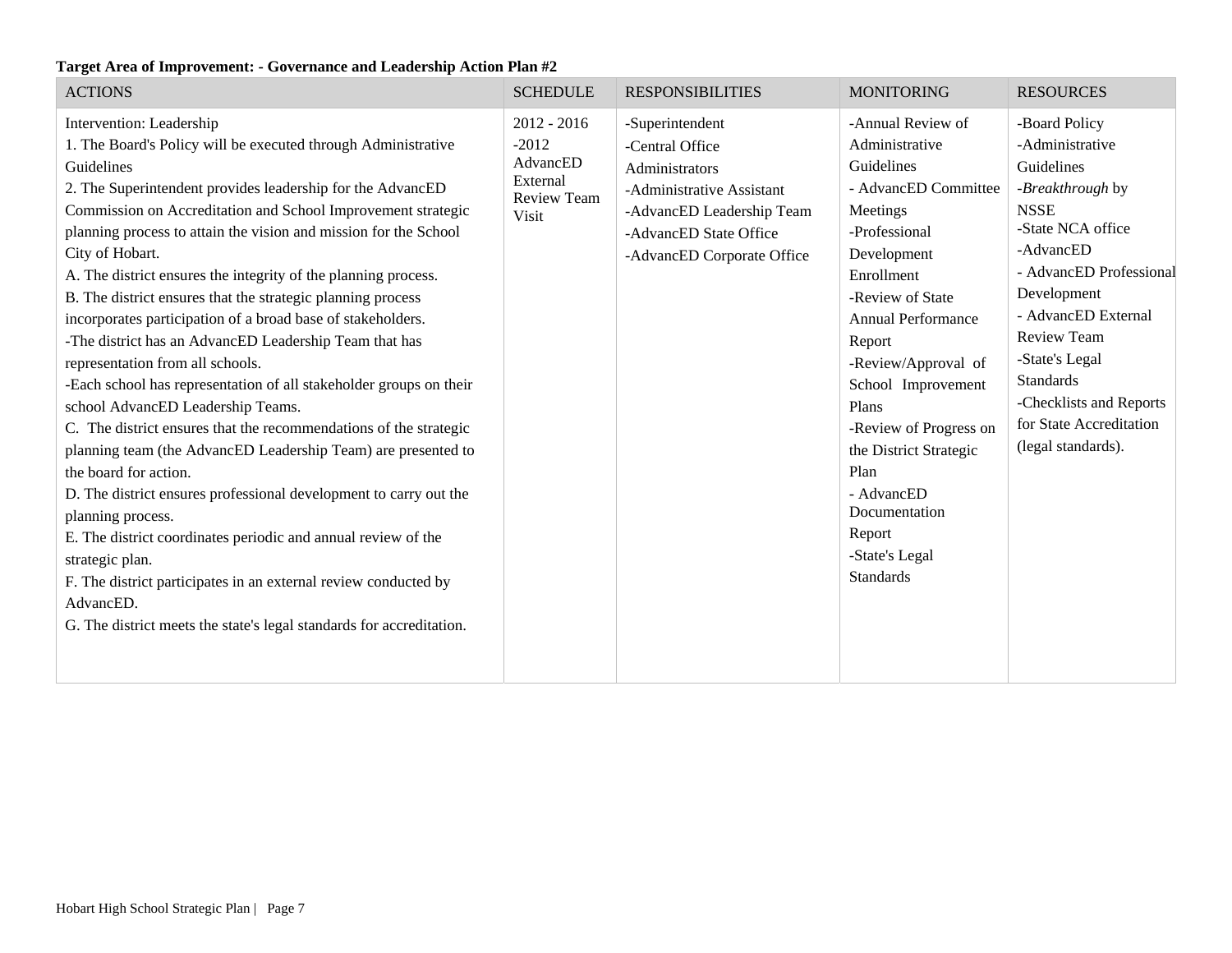| <b>ACTIONS</b>                                                                                                                                                                                                                                                                                                                                                                                                                                                                                                                                    | <b>SCHEDULE</b> | <b>RESPONSIBILITES</b>                                                                           | <b>MONITORING</b>                                                                                                                                          | <b>RESOURCES</b>                                                                                                                                                                             |
|---------------------------------------------------------------------------------------------------------------------------------------------------------------------------------------------------------------------------------------------------------------------------------------------------------------------------------------------------------------------------------------------------------------------------------------------------------------------------------------------------------------------------------------------------|-----------------|--------------------------------------------------------------------------------------------------|------------------------------------------------------------------------------------------------------------------------------------------------------------|----------------------------------------------------------------------------------------------------------------------------------------------------------------------------------------------|
| Intervention: Stakeholder Feedback<br>1. The district solicits feedback from stakeholders.<br>A. The district administers AdvancED Stakeholder Surveys.<br>- AdvancED Stakeholder Surveys will be administered to<br>students, parents, teachers, and community members.<br>-NSSE Exit Surveys will be conducted at grades 8 and 12.<br>B. The district hosts a Web site and social media sites that offer<br>stakeholders a forum for feedback.<br>C. The district provides a forum for stakeholders to participate in<br>school board meetings. | $2012 - 2016$   | -Lead: Central Office<br><b>Administrators</b><br>-Technology Department<br>-Building Principals | -Exit Survey Results<br>-AdvancED Stakeholder<br>Survey results<br>-Web site and social<br>media site Feedback<br>-School Board Meeting<br>Agendas/Minutes | -Exit Surveys<br>-AdvancED Stakeholder<br>Survey results<br>-District Web site and<br>social media sites<br>-School Board<br>Meetings<br>-Summer Mailing for<br><b>Our Parents/Guardians</b> |
|                                                                                                                                                                                                                                                                                                                                                                                                                                                                                                                                                   |                 |                                                                                                  |                                                                                                                                                            |                                                                                                                                                                                              |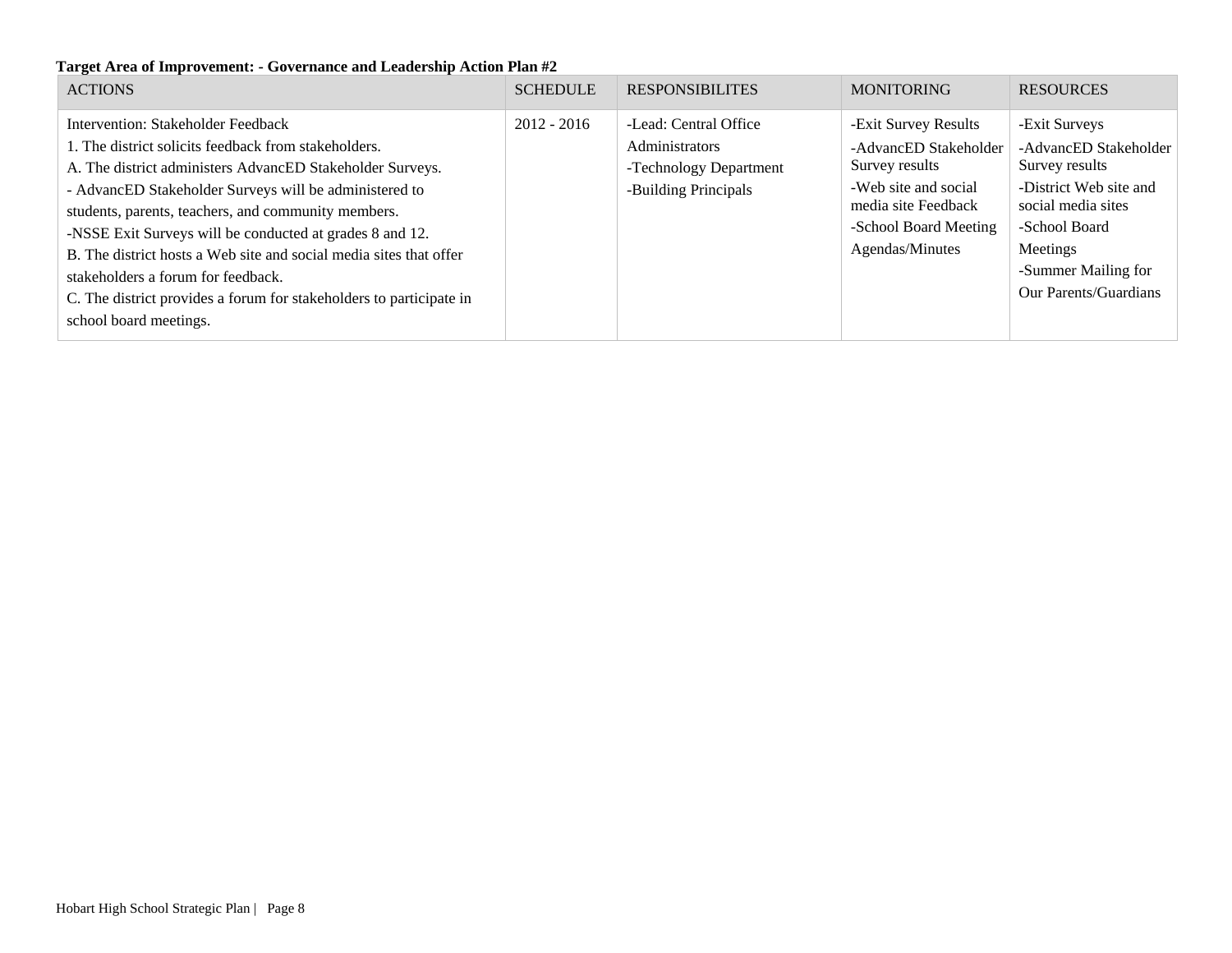| <b>ACTIONS</b>                                                                                                                                                                                                                                                                                                                                                                                                                                                                                                                                                                                                                                                                                                                                                                                     | <b>SCHEDULE</b> | <b>RESPONSIBILITIES</b>                                                                     | <b>MONITORING</b>                                                 | <b>RESOURCES</b>                                                                                                                                                                                                                                                                                            |
|----------------------------------------------------------------------------------------------------------------------------------------------------------------------------------------------------------------------------------------------------------------------------------------------------------------------------------------------------------------------------------------------------------------------------------------------------------------------------------------------------------------------------------------------------------------------------------------------------------------------------------------------------------------------------------------------------------------------------------------------------------------------------------------------------|-----------------|---------------------------------------------------------------------------------------------|-------------------------------------------------------------------|-------------------------------------------------------------------------------------------------------------------------------------------------------------------------------------------------------------------------------------------------------------------------------------------------------------|
| Intervention: Evaluation and Professional Development<br>1. The district maintains an evaluation system for certified staff that<br>provides opportunities for continuous professional development.<br>A. The district has a rigorous evaluation system that includes:<br>-An instructional model that is researched-based including:<br>a. Domain 1: Classroom strategies and Behaviors<br>b. Domain 2: Planning and Preparing<br>c. Domain 3: Reflecting on Teaching<br>d. Domain 4: Collegiality and Professionalism<br>-The evaluation process provides opportunities for the following:<br>a. Goal Setting-Professional Growth Plan<br>b. Self-assessment and reflection<br>c. Pre-observation Conferences<br>d. Formative Evaluation<br>e. Classroom Walkthroughs<br>f. Summative Evaluation | $2012 - 2016$   | -Lead: Central Office<br>Administrators<br>-Building Principals<br>-K-12 Teachers<br>-Staff | -Teacher Evaluation<br>-Professional<br>Development<br>Attendance | -Marzano's Teacher<br>Evaluation (The Art<br>and Science of<br>Teaching and<br>iObservation)<br>-School City of<br><b>Hobart's Professional</b><br><b>Development Catalog</b><br>-Professional Learning<br>Communities at Work,<br>DuFour and Eaker<br>-Time for<br>Collaboration<br>-Late Start Wednesdays |
| B. The School City of Hobart implements Professional Learning                                                                                                                                                                                                                                                                                                                                                                                                                                                                                                                                                                                                                                                                                                                                      |                 |                                                                                             |                                                                   | for Professional Learning<br>Communities                                                                                                                                                                                                                                                                    |
| Communities.<br>-Professional Learning Communities develop a shared vision,<br>mission and values.                                                                                                                                                                                                                                                                                                                                                                                                                                                                                                                                                                                                                                                                                                 |                 |                                                                                             |                                                                   | -Marzano's Becoming a<br>Reflective Teacher                                                                                                                                                                                                                                                                 |
| -The engine of improvement, growth, and renewal in a Professional<br>Learning Community is collective inquiry.<br>a. Reflection                                                                                                                                                                                                                                                                                                                                                                                                                                                                                                                                                                                                                                                                    |                 |                                                                                             |                                                                   |                                                                                                                                                                                                                                                                                                             |
| b. Shared Meaning                                                                                                                                                                                                                                                                                                                                                                                                                                                                                                                                                                                                                                                                                                                                                                                  |                 |                                                                                             |                                                                   |                                                                                                                                                                                                                                                                                                             |
| c. Joint Planning<br>d. Coordinated Action                                                                                                                                                                                                                                                                                                                                                                                                                                                                                                                                                                                                                                                                                                                                                         |                 |                                                                                             |                                                                   |                                                                                                                                                                                                                                                                                                             |
| -The basic structure of the Professional Learning Community is a                                                                                                                                                                                                                                                                                                                                                                                                                                                                                                                                                                                                                                                                                                                                   |                 |                                                                                             |                                                                   |                                                                                                                                                                                                                                                                                                             |
| group of collaborative teams that share a common purpose.                                                                                                                                                                                                                                                                                                                                                                                                                                                                                                                                                                                                                                                                                                                                          |                 |                                                                                             |                                                                   |                                                                                                                                                                                                                                                                                                             |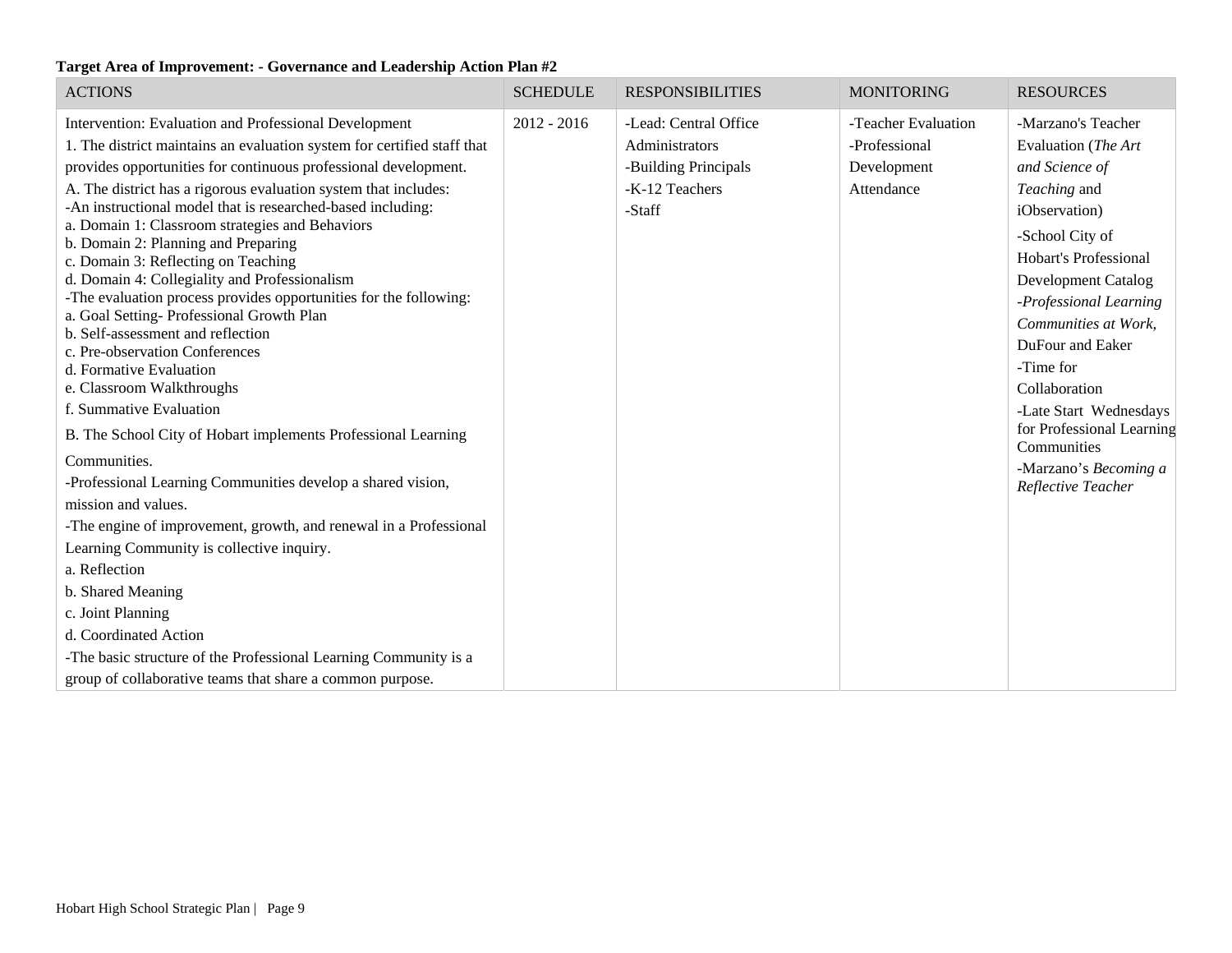| <b>ACTIONS</b>                                                         | <b>SCHEDULE</b> | <b>RESPONSIBILITIES</b> | <b>MONITORING</b>                                   | <b>RESOURCES</b>                            |
|------------------------------------------------------------------------|-----------------|-------------------------|-----------------------------------------------------|---------------------------------------------|
| Intervention: Evaluation and Professional Development Continued        | $2012 - 2016$   | -Lead: Central Office   | -Professional                                       | -PGPs Sponsorship                           |
| C. The district provides professional development.                     |                 | Administrators          | Development                                         | -Professional                               |
| Program components include the following:                              |                 | -Building Principals    | Attendance                                          | <b>Development Catalog</b>                  |
| -Flexibility of Professional Development Opportunities                 |                 | -K-12 Teachers          | -District Grade Level/                              | -Master Schedule                            |
| a. A Professional Development Catalog is published annually.           |                 | -Staff                  | <b>Department Meetings</b>                          | -Late In Wednesdays                         |
| b. Peer Mentoring /Coaching Partners and Instructional                 |                 |                         | -Professional Learning<br><b>Community Meetings</b> | -Common planning time                       |
| Rounds are available.                                                  |                 |                         |                                                     | for Professional Learning                   |
| c. Job-embedded training is available.                                 |                 |                         |                                                     | Communities.                                |
| d. The district is a sponsor of Professional Growth Points (PGPs) for  |                 |                         |                                                     | -Teacher Resource<br>Center on District Web |
| license renewal.                                                       |                 |                         |                                                     | site                                        |
| e. The district schedules so teachers can engage in professional       |                 |                         |                                                     | -iObservation                               |
| development.                                                           |                 |                         |                                                     |                                             |
| f. Outside Professional Development, as Required, to Train Trainers    |                 |                         |                                                     |                                             |
| for in-house training.                                                 |                 |                         |                                                     |                                             |
| g. In-house Professional Development                                   |                 |                         |                                                     |                                             |
| -Provisional Support/Administrative Support Team                       |                 |                         |                                                     |                                             |
| a. Aligns and organizes professional development.                      |                 |                         |                                                     |                                             |
| b. Essential link for empowering teachers to learn and grow.           |                 |                         |                                                     |                                             |
| c. Sponsors Professional Growth Points (PGPs) for license renewal.     |                 |                         |                                                     |                                             |
| d. Establishes flexible schedules so teachers can practice what they   |                 |                         |                                                     |                                             |
| have learned (or to continue their learning).                          |                 |                         |                                                     |                                             |
| -Collaborative Development                                             |                 |                         |                                                     |                                             |
| a. Encourages and facilitates peer mentoring and Coaching              |                 |                         |                                                     |                                             |
| Partners and Instructional Rounds.                                     |                 |                         |                                                     |                                             |
| b. Provides teachers time to visit each other's classrooms to observe. |                 |                         |                                                     |                                             |
| c. Schedules meetings among teachers to plan and evaluate              |                 |                         |                                                     |                                             |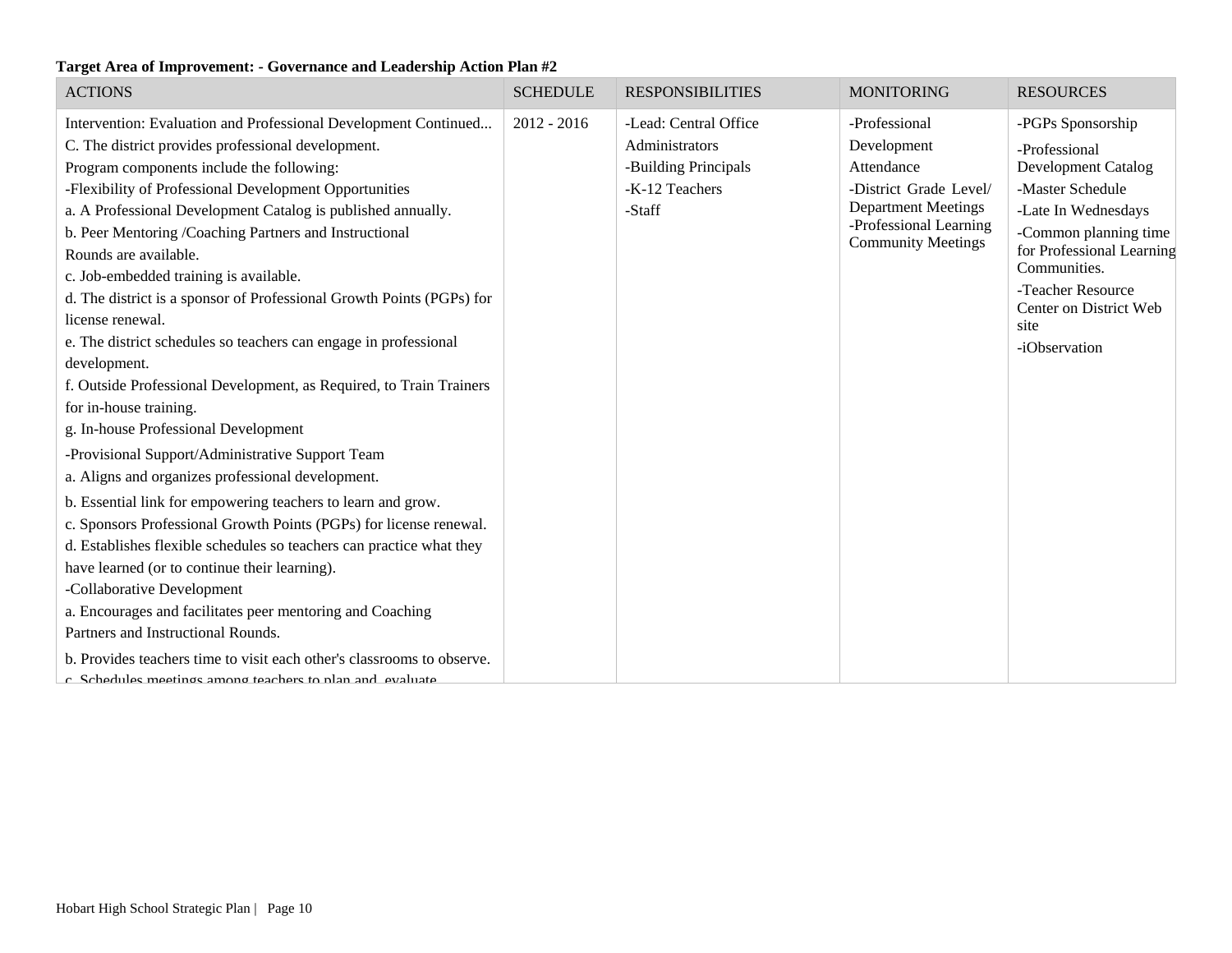| <b>ACTIONS</b>                                                                                                                                                                                                                                                                                                                                                                                                                                                                                                                                                                                                                                                                                                                                                                                 | <b>SCHEDULE</b> | <b>RESPONSIBILITIES</b>                                                                     | <b>MONITORING</b>                                                        | <b>RESOURCES</b>                                                                                                                                                                                       |
|------------------------------------------------------------------------------------------------------------------------------------------------------------------------------------------------------------------------------------------------------------------------------------------------------------------------------------------------------------------------------------------------------------------------------------------------------------------------------------------------------------------------------------------------------------------------------------------------------------------------------------------------------------------------------------------------------------------------------------------------------------------------------------------------|-----------------|---------------------------------------------------------------------------------------------|--------------------------------------------------------------------------|--------------------------------------------------------------------------------------------------------------------------------------------------------------------------------------------------------|
| Evaluation and Professional Development Continued<br>-Teacher Recognition<br>a. Encourages teachers to share experiences by writing articles,<br>sharing at conferences, leading workshops, etc.<br>b. Encourages and financially supports teachers to attend other<br>means of professional development outside of the district.<br>-Sustain Professional Development and<br>Professional Learning Communities<br>a. Developing Awareness<br>b. Building Knowledge<br>c. Translating Knowledge into Practice<br>d. Implementing New Approaches<br>e. Deepening Understanding<br>f. Reflecting on New Teaching Practice and Examining the Impact<br>on Student Learning<br>g. Refining Practice and Sharing Expertise<br>h. Celebrate and recognize teacher effectiveness and student success. | $2012 - 2016$   | -Lead: Central Office<br>Administrators<br>-Building Principals<br>-K-12 Teachers<br>-Staff | -Teacher Evaluation<br>-Professional<br>Development<br>Attendance        | -District/school Web<br>site and social media<br>sites<br>-Hobartcommunity.com<br>-District Newsletter<br>-Chamber Teacher of<br>the Year Award<br>-Board Presentations to<br><b>Celebrate Success</b> |
| Intervention: Evaluation and Professional Development<br>Classified<br>1. The district, in accordance with Board Policy, evaluates every<br>employee.<br>A. The district maintains a continuous program of professional<br>development for classified staff.<br>B. Supervisors recommend professional development for<br>departments and employees.                                                                                                                                                                                                                                                                                                                                                                                                                                            | $2012 - 2016$   | -Lead: Central Office<br>Administrators<br>-Building Principals                             | -Professional<br>Development<br>Attendance<br>-Classified<br>Evaluations | -Classified<br>Evaluation<br>-Professional<br><b>Development Classes</b><br>online or live<br>-Safe Schools Professional<br>Development Library<br>-Secretary Resource Center<br>on District Web site  |